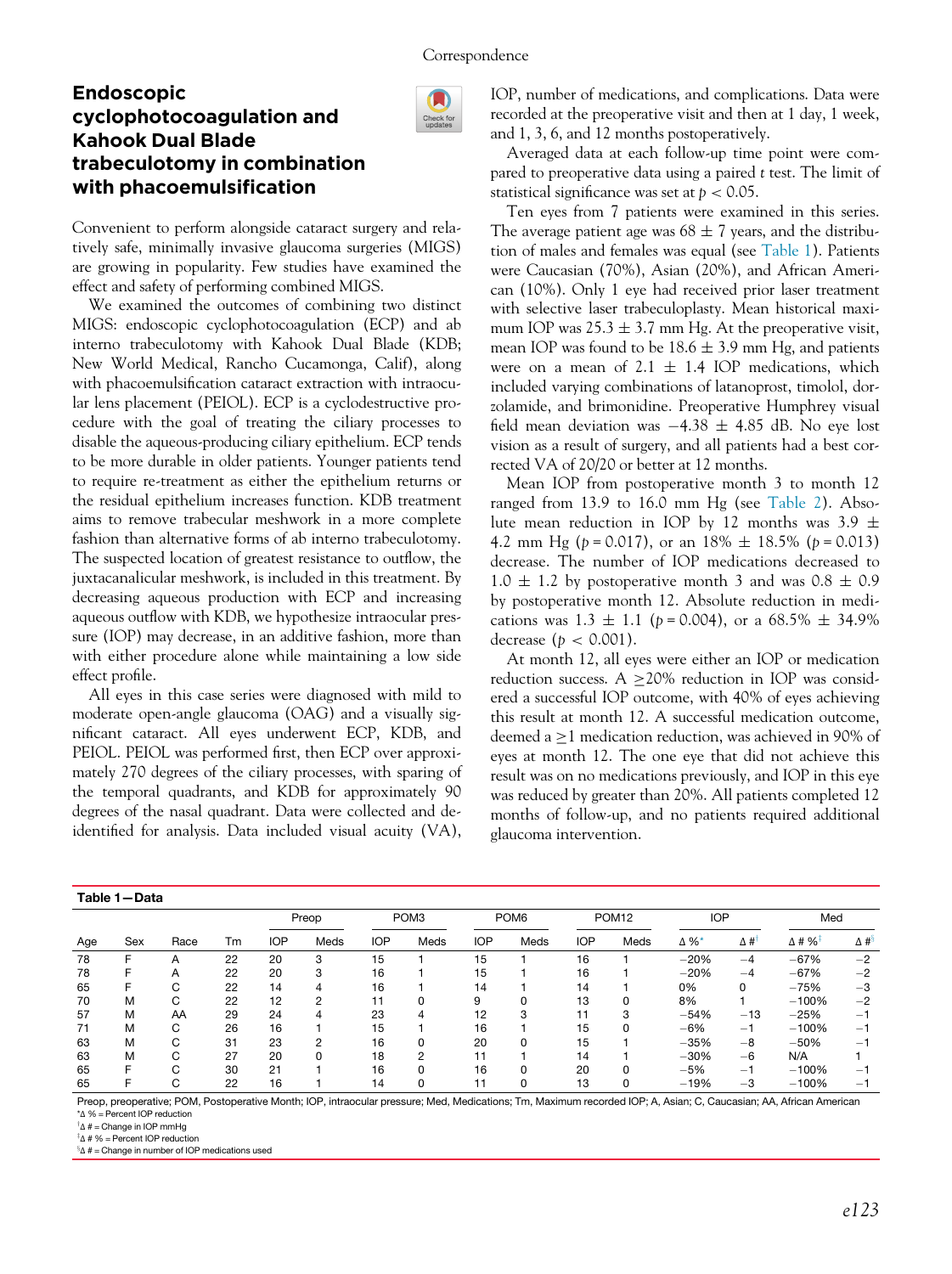<span id="page-1-0"></span>

| Table 2—Intraocular pressure and medications over time (mean $\pm$ standard deviation) |                  |                                |                              |                 |                                   |  |  |  |  |
|----------------------------------------------------------------------------------------|------------------|--------------------------------|------------------------------|-----------------|-----------------------------------|--|--|--|--|
|                                                                                        | Mean IOP (mm Hg) | Absolute IOP reduction (mm Hg) | Percent IOP reduction (%)    | Medications (n) | Absolute medication reduction (n) |  |  |  |  |
| Preoperative                                                                           | $18.6 + 3.9$     |                                |                              | $2.1 + 1.4$     |                                   |  |  |  |  |
| 3 months                                                                               | $16.0 + 3.1$     | $-2.6 \pm 2.6$ (p = 0.012)     | $-12.6 \pm 13.0$ (p = 0.013) | $1.0 + 1.2$     | $-1.1 \pm 1.4$ (p = 0.040)        |  |  |  |  |
| 6 months                                                                               | $13.9 + 3.2$     | $-4.7 \pm 3.7$ (p = 0.003)     | $-23.8 \pm 16.5$ (p = 0.001) | $0.8. \pm 0.9$  | $-1.3 \pm 1.2$ (p = 0.017)        |  |  |  |  |
| 12 months                                                                              | $14.7 + 2.4$     | $-3.9 \pm 4.2$ (p = 0.017)     | $-18.0 \pm 18.5$ (p = 0.013) | $0.8 \pm 0.9$   | $-1.3 \pm 1.1$ (p = 0.004)        |  |  |  |  |
| IOP, intraocular pressure                                                              |                  |                                |                              |                 |                                   |  |  |  |  |

Transient complications arose in 2 eyes. A visually significant microhyphema was found in 1 eye in postoperative week 1 and spontaneously resolved. A second eye experienced an IOP spike on postoperative day 1 to 48 mm Hg, which normalized with IOP medication. The same eye was found to have cystoid macular edema at month 1, which resolved with anti-inflammatory treatment by month 3.

Aliendres et al. are working on a similar study of PEIOL, ECP, and KDB of 49 eyes.<sup>[1](#page-1-1)</sup> Their data are unpublished, but their abstract reports a 6-month IOP decrease from a baseline of 16.96  $\pm$  3.66 mm Hg to 11.44  $\pm$  2.15 mm Hg at postoperative month 6. This represents a 32.5% IOP decrease and an average IOP medication decrease of 1.2, representing a 60% change. These results were favourable compared to ours in terms of IOP reduction and similar in terms of decrease in medication use.

Two studies on ECP combined with PEIOL—one by Francis et al.<sup>2</sup> and one by Siegel et al.<sup>2</sup> —are comparable. Francis et al. found a 12% IOP reduction and 73% reduction in medications at 12 months.<sup>2</sup> Siegel et al. found a 15% IOP reduction and 85% reduction in medications at 12 months.<sup>3</sup> Preoperative IOP measurements in both studies were comparable to ours at 18.1  $\pm$  3.0 mm Hg and 17.2  $\pm$  4.8 mm Hg, respectively. We can reasonably conclude that PEIOL with ECP and KDB is at least as efficacious as PEIOL and ECP out to 12 months.

Studies on KDB vary, making comparison difficult. Dorairaj et al. combined KDB with PEIOL and found an average 26.2% IOP reduction and 50% reduction in medications at 12 months.<sup>4</sup> Berdahl et al. examined KDB alone and noted an impressive 36.2% IOP reduction and 40% reduction in medications at 6 months.<sup>5</sup> KDB with PEIOL resulted in 57.7% and 63.5% of eyes achieving a successful IOP and medication outcome, respectively[.4](#page-2-0) KDB alone resulted in 69.8% and 67.9% of eyes achieving a successful IOP and medication outcome, respectively.<sup>5</sup> Our combination decreased IOP less but led to a greater reduction in medications. Our successful outcome measures at 6 months were similar to those of Berdahl et al., with a slightly higher IOP at 12 months.

<span id="page-1-3"></span><span id="page-1-2"></span><span id="page-1-1"></span>One might assume that adding KDB to PEIOL ECP, or ECP to PEIOL KDB, offers little additional benefit. However, there are many confounding factors. First, it is possible that our small sample size is hiding the effect of the additional procedure. Second, ECP treatment can vary greatly in treatment extent and aggressiveness of application even when applied by a single surgeon in a single day. Third, adding KDB to ECP PEIOL may increase the durability of the IOP-lowering effect. This would require longer study follow-up than the 12-month postoperative time interval of this study.

Comparison is also difficult due to missing variables, potential bias, and methodologic differences. Our demographic data were similar to Berdahl et al. Demographic data from Dorairaj et al. were sparse. Both studies performed a subgroup analysis showing IOP reduction ranged greatly between lower and higher preoperative IOP groups.<sup>[4](#page-2-0)[,5](#page-2-1)</sup> Also, both of these studies received industry funding. The decision to add or remove an IOP medication is not a prescribed function. One study might have valued a lower IOP more than decreased medication burden. It is likely that this investigator would have a more impressive IOP drop but less impressive decrease in medication use.

Overall, our case series demonstrates that the combination of ECP and KDB with PEIOL is comparatively safe and offers a decrease in IOP medication use at least as great as either procedure alone with PEIOL. Our small sample size was our greatest limitation in detecting subtleties in efficacy and did not allow for subgroup analyses. Furthermore, although KDB is performed on a different anatomic structure than ECP, we performed the KDB in the same quadrant as ECP. It is possible that performing the KDB in a quadrant untreated by ECP would change results given the anatomic changes caused by the procedures. Future directions include expansion of the study size, further subgroup analysis by preoperative IOP, and ultimately randomized control studies.

## Andrew L. Ward,  $*$ <sup>†</sup> Kevin H. Chen,  $*$ <sup>†</sup> Joseph W.  $Schmitz^{*}$

\*Naval Hospital, Bremerton, Wash; <sup>†</sup>Naval Medical Center, San Diego, Calif.

Originally received Aug. 24, 2020. Final revision Dec. 15, 2020. Accepted Jan. 27, 2021.

Correspondence to.; [andrew.l.ward.mil@mail.mil.](mailto:andrew.l.ward.mil@mail.mil)

### References

- 1. [Aliendres JL, Villavicencio JCI, Menzel CG, S](http://refhub.elsevier.com/S0008-4182(21)00020-X/sbref0001_2077)á[nchez MR,](http://refhub.elsevier.com/S0008-4182(21)00020-X/sbref0001_2077) [Maldonado C, Chauca J. Comparison of combined glaucoma](http://refhub.elsevier.com/S0008-4182(21)00020-X/sbref0001_2077) [and cataract surgery: canaloplasty Ab interno and micropulse](http://refhub.elsevier.com/S0008-4182(21)00020-X/sbref0001_2077) [v/s ab interno trabeculectomy and endocyclophotocoagula](http://refhub.elsevier.com/S0008-4182(21)00020-X/sbref0001_2077)[tion. Invest Ophthalmol Vis Sci 2020;61:3156.](http://refhub.elsevier.com/S0008-4182(21)00020-X/sbref0001_2077)
- 2. [Francis BA, Berke SJ, Dustin L, Noecker R. Endoscopic cyclo](http://refhub.elsevier.com/S0008-4182(21)00020-X/sbref0002_2077)[photocoagulation combined with phacoemulsi](http://refhub.elsevier.com/S0008-4182(21)00020-X/sbref0002_2077)fication versus phacoemulsifi[cation alone in medically controlled glaucoma.](http://refhub.elsevier.com/S0008-4182(21)00020-X/sbref0002_2077) [J Cataract Refract Surg 2014;40:1313](http://refhub.elsevier.com/S0008-4182(21)00020-X/sbref0002_2077)–21.
- 3. [Siegel MJ, Boling WS, Faridi OS, et al. Combined endoscopic](http://refhub.elsevier.com/S0008-4182(21)00020-X/sbref0003_2077) [cyclophotocoagulation and phacoemulsi](http://refhub.elsevier.com/S0008-4182(21)00020-X/sbref0003_2077)fication versus